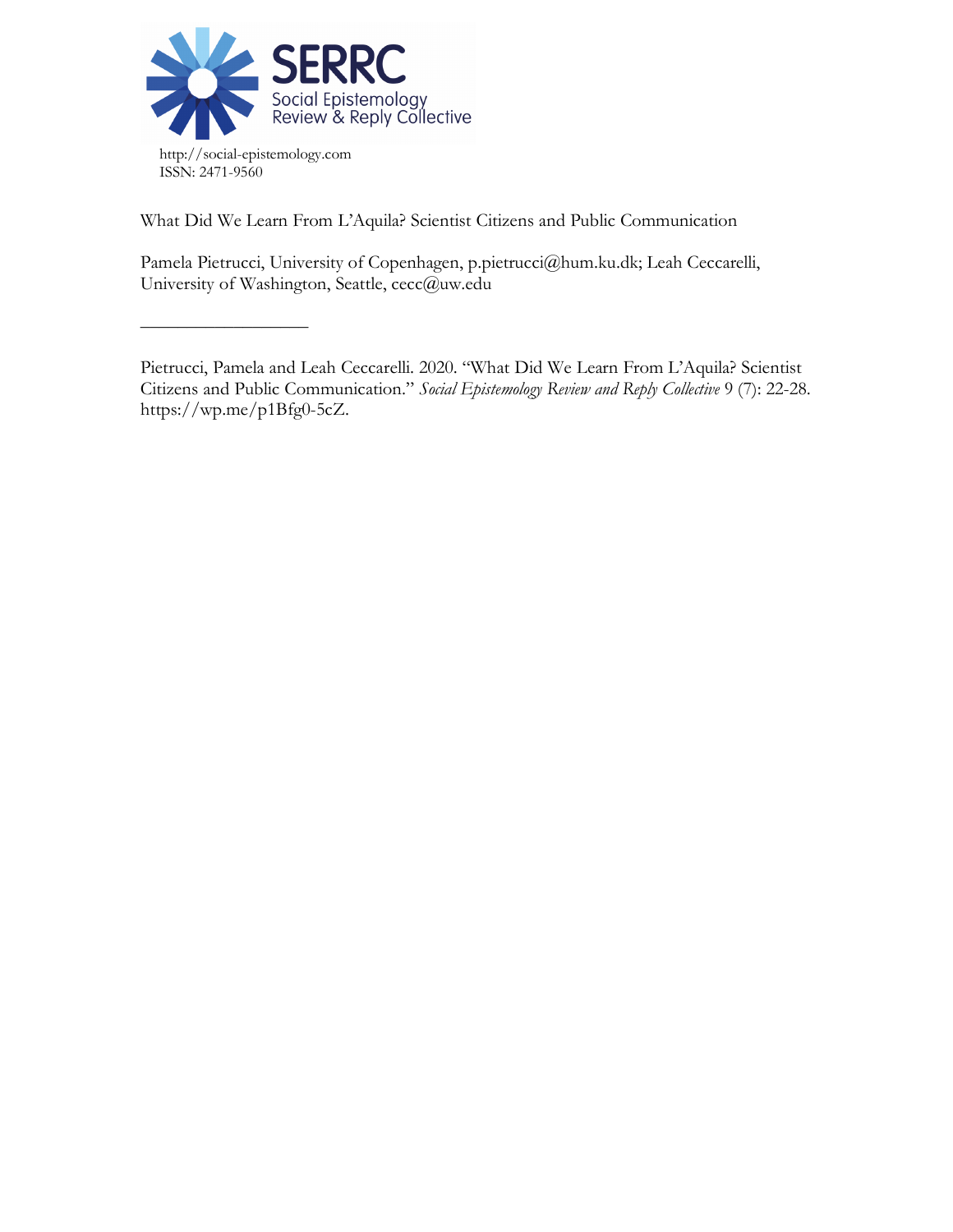

In two responses published on the SERRC, Danielle DeVasto (2020) and Christian Feldbacher-Escamilla (2020) review and debate important questions about expertise in relation to the infamous case of the L'Aquila Seven. The conversation springs out of arguments made in previous work from both authors published in *Social Epistemology* (DeVasto 2016, Feldbacher-Escamilla 2019). Both essays and responses foster stimulating conversations on matters of expertise, overflow, and science-policy decision making, arriving at different conclusions about the lessons to be learned from L'Aquila and opening up space for further discussion and reflection.

We enter this conversation precisely to continue this productive exchange on the lessons to be learned from L'Aquila, grounding our response to both DeVasto and Felbacher-Escamilla on our previous work about the same case published in 2019 in *Rhetoric & Public Affairs.* Having been cited by both authors in their ongoing conversation about L'Aquila, and having carefully reflected on the evolution of this conversation, we contribute to the exchange by contesting some conceptual and terminological choices they make and by proposing alternative language that offers a different perspective on what we can learn from this much discussed case and why it still matters.

# **Expertise and Rhetorical Citizenship in L'Aquila**

Our first point has to do with the specific categorizations of stakeholders and attributions of expertise of those involved in the L'Aquila case. Our perspective here differs from both DeVasto and Felbacher-Escamilla and we think it explains more constructively what happened in L'Aquila, underscoring a simple but powerful lesson: *experts in a specific field need to learn to communicate clearly with the non-experts in their audience.* In the case of the scientists consulted about the risk of earthquakes in L'Aquila, non-experts are anyone not belonging to their specific field of expertise––so it includes the public writ-large, but it also includes government authorities and experts in different or neighboring fields and sub-fields that do not do research into seismic risk. Because the critical breakdown in this case involved a failure of communication between experts and non-experts on earthquake science, this is the single bipartite categorization that we think most significant.

In our analysis of L'Aquila, we also concluded that a trend towards the purification of technical and public spheres has normalized the *alienation of scientists and other experts from their role as citizens, who as part of a larger public collective have a duty to communicate clearly what they know to be essential information coming from their technical expertise to those who need to know it but that do not have the same type of expertise*. The L'Aquila case shows us this failure of the experts to recognize and enact their civic duty of communicating clearly what they knew to the nonexperts during the infamous meeting of March 31, 2009 and within the larger rhetorical ecology of L'Aquila, during the period of crisis before the earthquake of April 6, 2009.

This perspective differs from both Feldbacher-Escamilla's and DeVasto's views on both the role and the ontology of the experts in L'Aquila. DeVasto (2016) elaborated in her original essay about the interactional expertise of authorities who have the potential to bridge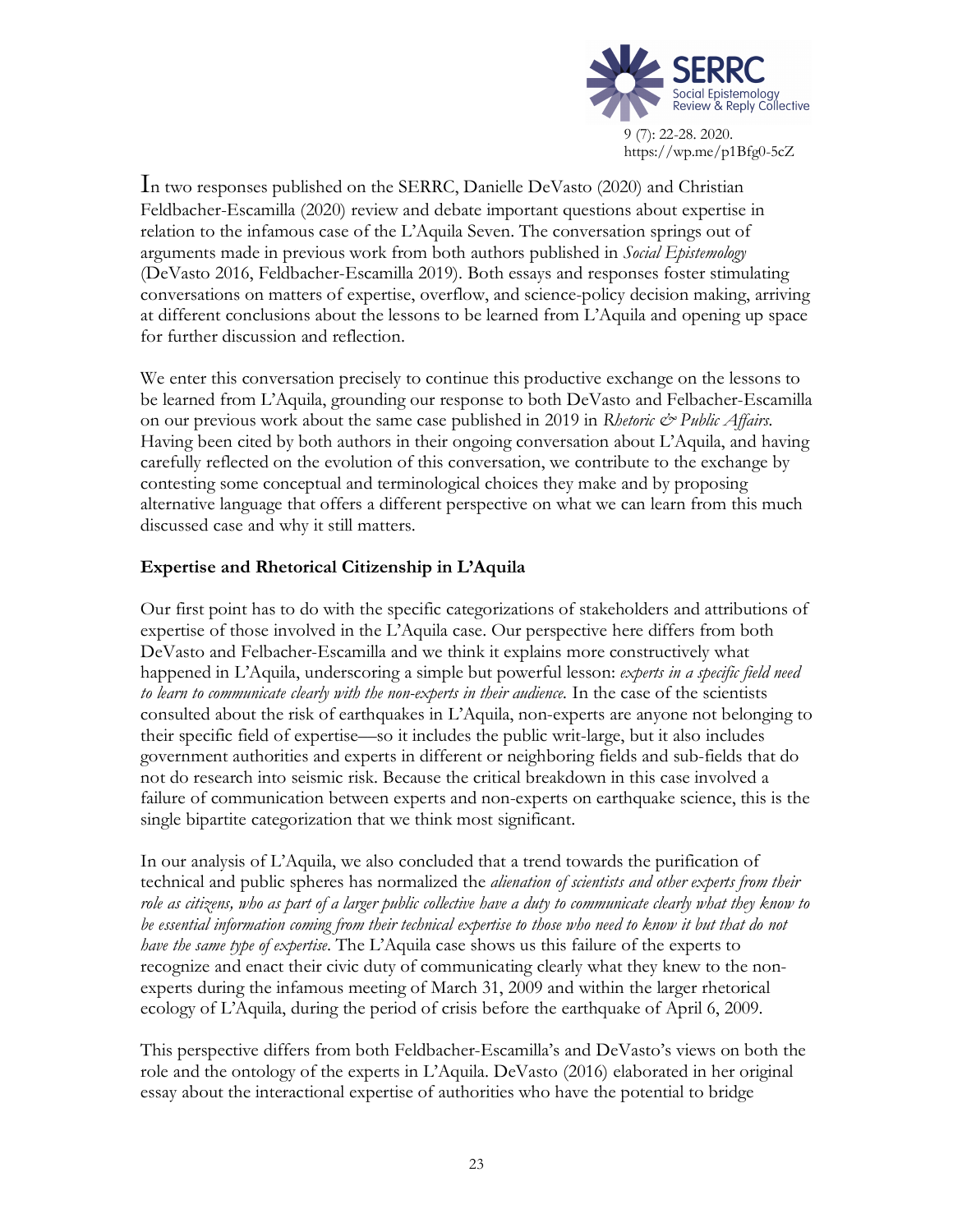#### *P. Pietrucci and L. Ceccarelli*

technical and public spheres and she reflected with surprise about the spectacular failure of De Bernardinis to perform that mediating role in this case. Recognizing the potential of different ontologies of expertise and arguing for hybrid modes of expertise, she discusses three collectives of stakeholders in the L'Aquila case: the various experts, the authorities, and the local lay public.

In another attempt to carefully account for and categorize all agents relevant to the infamous meeting of March 31 in L'Aquila, Feldbacher-Escamilla's reconstruction goes even further to identify four collectives of stakeholders: the authorities (identified as Civil Protection or DCP), the experts (identified as members of the CGR), the public (identified as the lay public writ large), and what he calls the "non-scientific predictors/'non-scientists', in particular Giuliani" (2019, 505). Leaving aside a deeper critique of Feldbacher-Escamilla's particular categorization in this case, a division that questionably separates Giuliani from the larger public and also oddly divides the DPC from the CGR even though we know that there is a substantial overlap of membership in both groups (4 out of 7), we read both DeVasto and Feldbacher-Escamilla as emphasizing to a different degree the potential of the authorities to be the key collective *in charge of mediating and communicating between experts and nonexperts.* DeVasto does this by identifying De Bernardinis as one person who could have had interactional expertise in this case (2016, 17) and Feldbacher-Escamilla does it by blaming De Bernardinis for publicly promoting the favorable discharge of energy hypothesis despite it being "intuitively clear" that such a reassurance was unwarranted (2019, 510).

In regards to this common point that emerges in DeVasto (2016) and Feldbacher-Escamilla (2019) about the potential of the "authorities" to act as science communicators that mediate between experts and the public, we want to clarify that we disagree with both authors in this interpretation. First, we don't believe the separation into several collectives is helpful in revealing the communication breakdown that occurred in this case, and second, we see a problem arising from emphasizing the boundaries or separation between the specific collectives identified. Rather, we see these boundaries as fluid and in need of being reconsidered as both experts and lay people dwell in the public sphere, where they all share the same civic responsibilities, and they can simultaneously occupy different positions of expertise in different contexts at different times.

Emphasizing or reinforcing clear boundaries between each collective turned out to be one of the problems that contributed to the tragedy of L'Aquila, not the other way around. Feldbacher-Escamilla seems to suggest at the end of his 2019 essay, similarly to many others, that an explicit role differentiation between public communication of science and scientific risk assessment is to be recommended to prevent situations like the L'Aquila debacle from happening again. However, we have elaborated on this division as being one of the main issues that contributed to the communication breakdown in L'Aquila in 2009. We questioned this artificial separation between risk assessment and risk communication by arguing that the two cannot be separated. Only experts in a specific field have the knowledge to assess claims communicated in the name of that field, and thus it is their role not just as scientists or experts, but also as citizens to ensure that public communication that claims to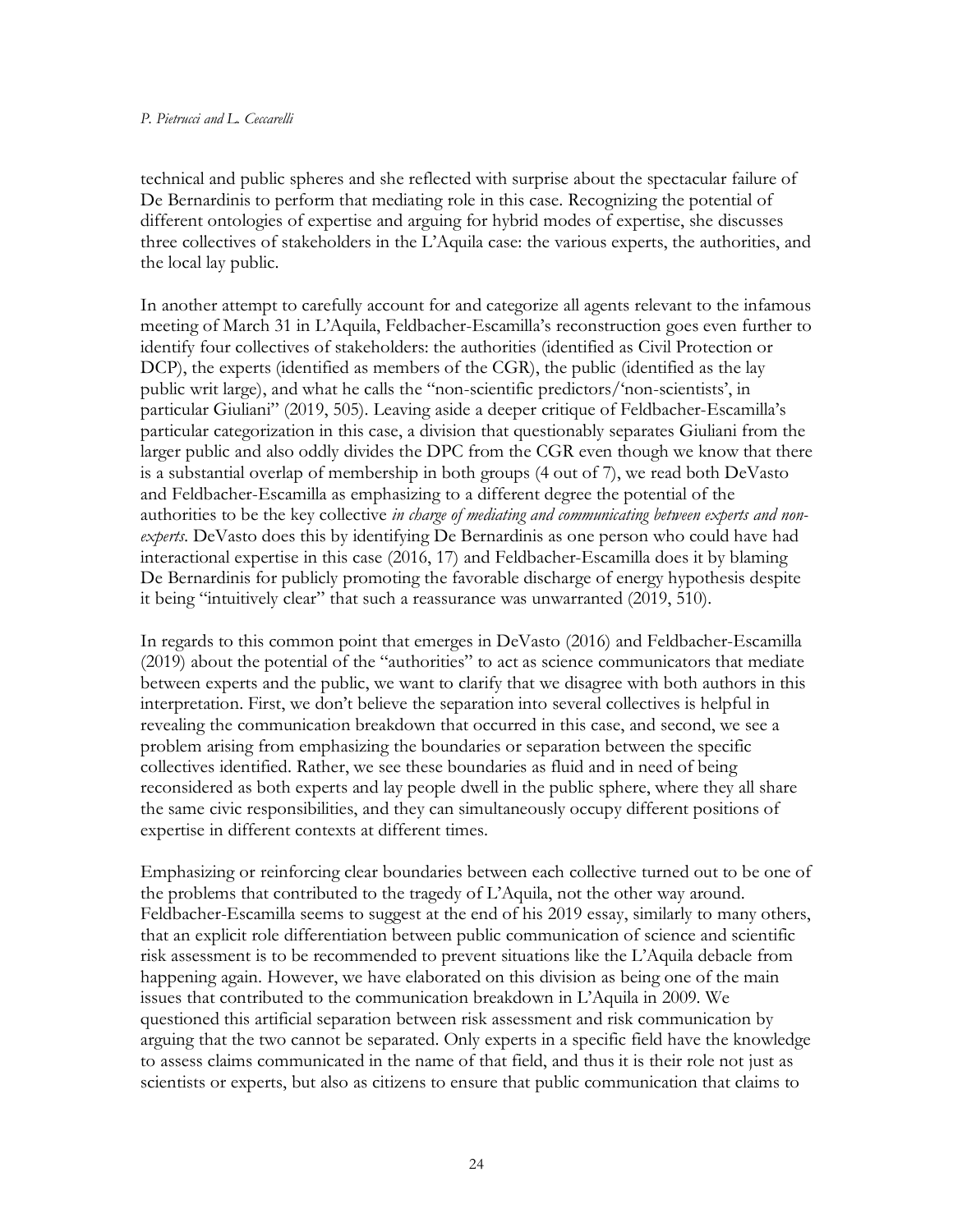

convey what they say on the matter is accurate. Risk assessment without clear risk communication is powerless or dangerous, as we discovered in L'Aquila.

We question the division in authorities, experts, lay-public, and non-scientific predictors that has been proposed by Feldbacher-Escamilla, and also the simpler tripartite division envisioned by DeVasto and other scholars looking at this case simply because we do not find it useful in understanding what went wrong in L'Aquila. Rather, we think that the perceived, internalized, and institutionally sanctioned division of roles, where the scientists saw themselves only in charge of assessing risk and talking science and the authorities as the only ones in charge of communicating that science (that they fatally but unsurprisingly misunderstood) to the public, contributed to the communication catastrophe that happened in L'Aquila in relation to the CGR meeting. The civil protection and local authorities misunderstood the science and communicated inaccurate information. The experts or scientists did not communicate clearly to begin with and missed all the opportunities presented to them to rectify the misunderstandings of the authorities who ended up fatally misinforming the local public.

# **The Interplay Among Experts and Non-Experts**

In this case, we see only two relevant collectives: the experts in seismology (those who understood and knew earthquake science), and the non-experts (those who did not know or understand earthquake science). In our interpretation, people like De Bernardinis, Stati, the Mayor of L'Aquila, and Bertolaso belong to the non-expert group when it comes to earthquake science. De Bernadinis and Stati reported repeatedly in the trial that they had not understood correctly the science that was discussed during the meeting and that they had never been corrected by the experts when clarifications were sought or they expressed their interpretation of what they had heard. Similarly, Bertolaso, regardless of his much-discussed plans of carrying out a manufactured media operation of reassurance, was ultimately acquitted of all charges partly because he might have actually believed that the reassurance he wanted to communicate to the people of L'Aquila was supported by science. He declared this clearly in the trial, pointing out that no expert in seismology had ever bothered to correct his inaccurate and infamous interpretation of the shocks in a seismic swarm as "positive energy dissipation"—not before, not during the meeting, not after. Bertolaso is an MD with no relevant expertise in seismology. His interpretation could be explained as a common sense deduction, one that no one with actual relevant expertise seems to have ever corrected.

When you take into account the lack of seismic expertise of these authorities, a close reading of Feldbacher-Escamilla's translation of the significant exchange in the March 31 meeting calls into question his own statement that "it is hard to see how" the seismic experts' "quite explicit" conclusions "could have been missed by the authorities" (2019, 509). We find it quite easy to understand. De Bernardinis is a hydraulic engineer. His expertise did nothing to help him understand the discussion about seismic risk in L'Aquila. To him, the flawed interpretation of the shocks as "positive release of seismic energy" that he had heard from his boss Bertolaso made good sense. He was not equipped to understand the nuances of a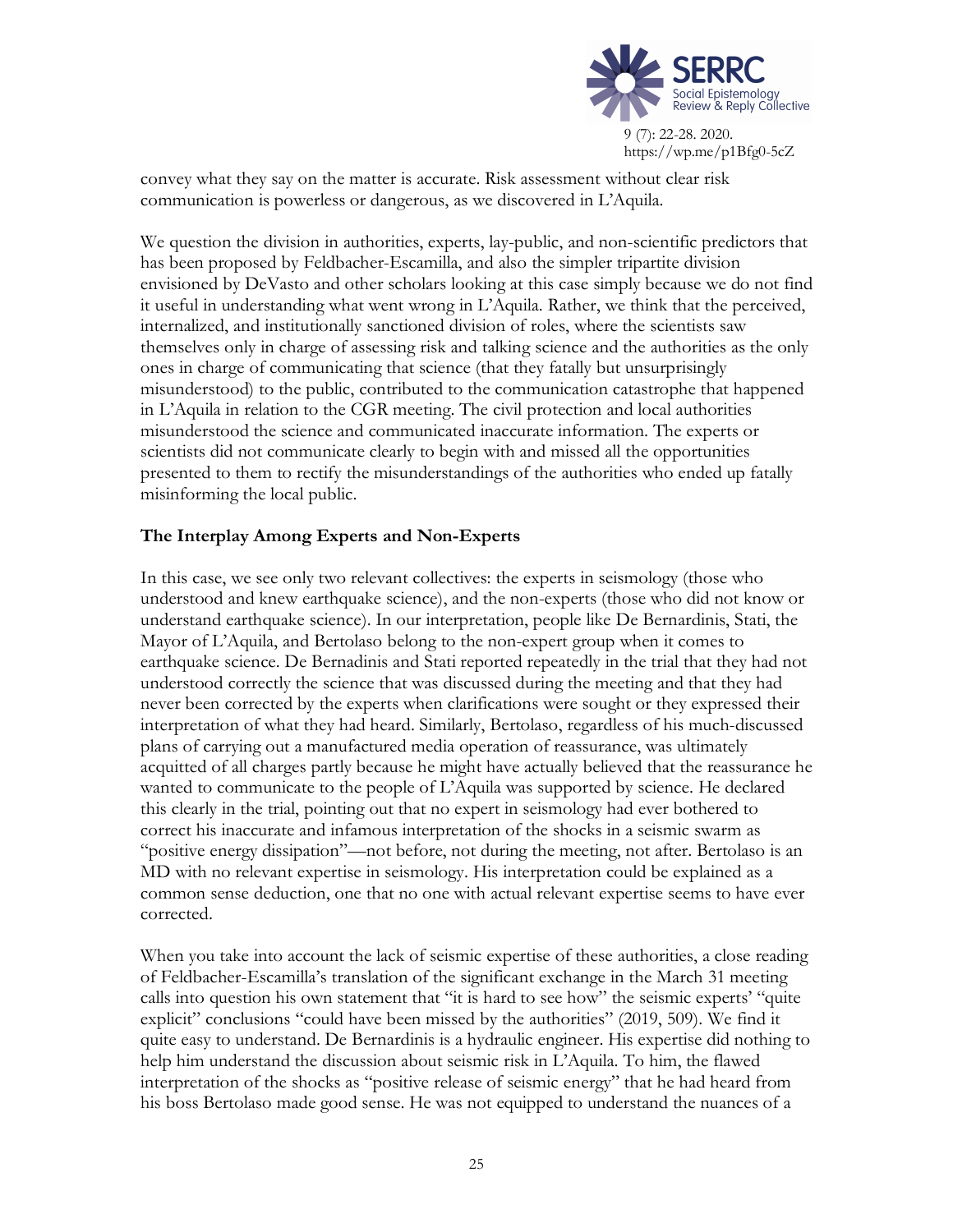#### *P. Pietrucci and L. Ceccarelli*

different field of expertise from his own, and his flawed interpretation of science was regrettably never corrected by the experts when they had multiple opportunities to do so. In Feldbacher-Escamilla's translation, Barberi's second "What can you say?" about the energy discharge hypothesis is very easy to mistake as a legitimate question, rather than an ironic erotema, and the ensuing conversation by the scientists about the lack of a relationship between swarms and large earthquakes is easy to interpret as a reassuring confirmation of that hypothesis (Feldbacher-Escamilla 2019, 506). Stati, another auditor to this exchange, is a civil protection officer with no relevant scientific expertise and we know from the trial transcript that she sought validation of her also flawed understanding of what was being discussed during the meeting. She was never corrected after concluding to the scientists that their statements would allow her to reassure the population, and she took their silence as validation of her flawed interpretation of what she had heard and thought to be reassuring.

Only the scientist-experts in seismology could do the work of clearly communicating their findings to the non-experts. We know that besides them, no one else clearly understood the actual science that they discussed in that meeting, which resulted in disastrous communication being passed to the local residents who ultimately suffered the consequences of this communication debacle. In our study of this case, we demonstrated how in L'Aquila these scientists not only did not communicate clearly with the non-experts to begin with, but they also missed several opportunities to rectify the flawed reception of their discussions, both as scientists conducting a scientific risk assessment in a forum attended by non-experts and as citizens in the public sphere, responsible and accountable to their fellow citizens in fostering public safety.

The very fact that the experts in L'Aquila did not correct the misinterpretations of the nonexperts on multiple occasions––such as when they heard it during the CGR meeting, or when they stood silently during the press conference after the CGR meeting––shows that they missed their opportunities not only as scientists/experts, but also as citizens to enact their duty of care towards their fellow citizens by providing accurate information that was essential in that moment of crisis during the earthquake emergency. Ultimately, we see the reinforcement of role separation and boundaries between the technical experts and the public as dangerous because in reading the trial testimonies we also discovered that the scientists' belief that they were not responsible for the public communication of their findings reinforced their sense of having done all they could, releasing them of their civic duty to engage further, when in fact they could and should have done just a little more for their fellow citizens that could have resulted in many saved lives.

Feldbacher-Escamilla (2020) believes that we are in line with him in that he and we "fully agree that the scientists are blameless" (27). But that is not the case. He believes the experts have to be absolved, since the blame for turning a non-denial into acceptance mostly falls on what he identifies as the "authorities." DeVasto appears to agree with his placement of blame when she bemoans the spectacular and puzzling failure of De Bernardinis to provide interactional expertise in that context (2016, 17). We think the ambiguity of the scientists' response to a direct question about the energy dissipation hypothesis at the meeting, and their deafening silence at the press conference, explain that failure. In conclusion, we see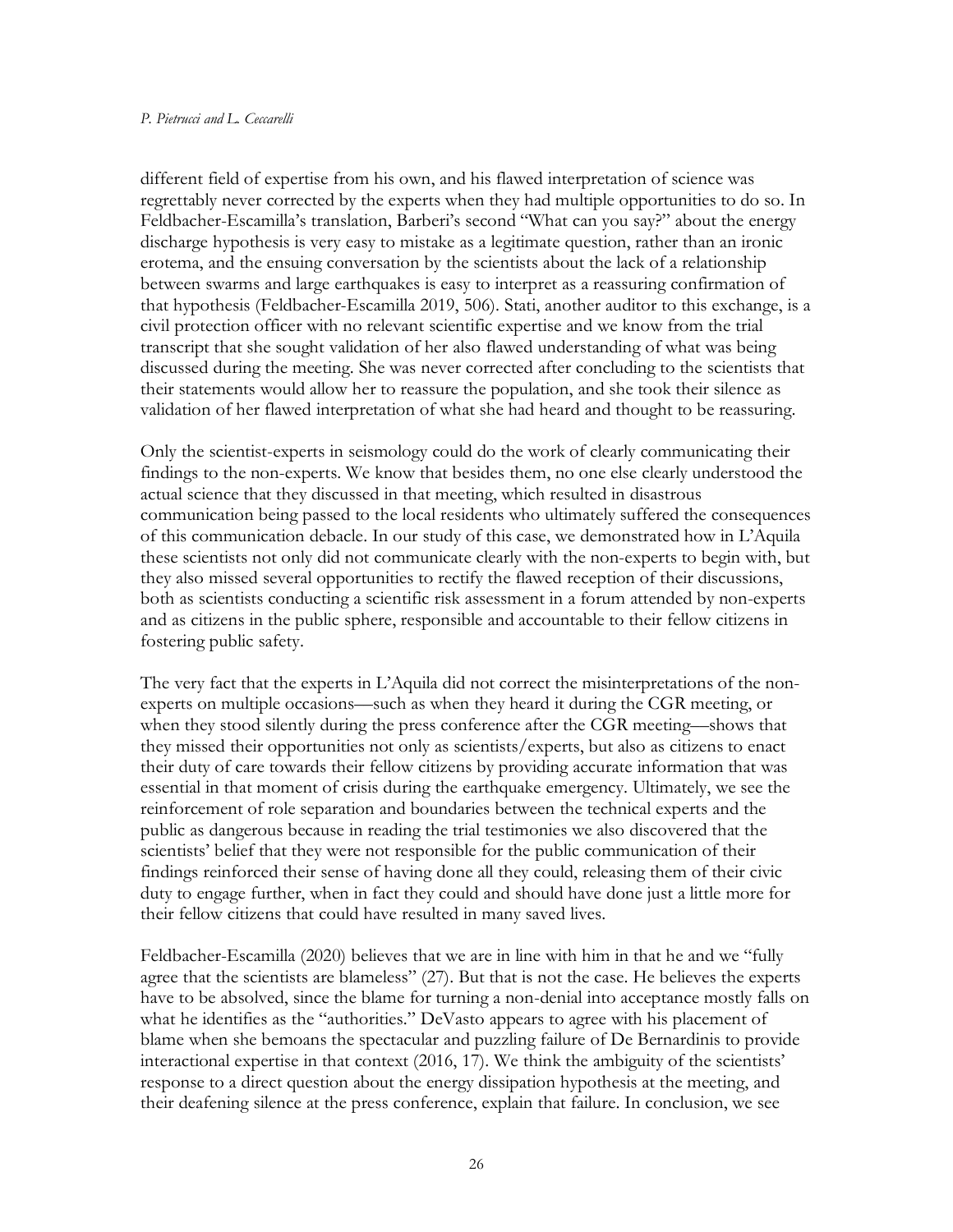

only one differentiation that helps us understand what happened in L'Aquila: the one between experts and non-experts in relation to the issues at stake in that context, i.e. earthquake science. We also see the utility of questioning critically rather than reinforcing the boundaries between the technical and the public sphere to avoid this type of situation in the future: technical and public spheres should not feel like separate realms for scientists. Scientists are citizens, too, and they should not forget their responsibilities as rhetorical citizens while they carry out their technical work.

# **The Metaphor of Overflow**

To this point, our argument has been that Feldbacher-Escamilla's categorization of the parties of interest into four collectives, and DeVasto's conceptualization of the authorities as holding interactional expertise as mediators between scientists and the public are both unhelpful in this case since the fatal miscommunication turned on an expert/non-expert divide over the subject of earthquake science. But we have also argued that this very distinction is what contributed to the miscommunication, since scientists thought they had no responsibility to engage in public communication across that divide, either to the authorities who stood in for the public, or to the larger public that those authorities would go on to address. Reducing a four-part classification to a two-part classification, and then calling even that division into question, we seek a new way of thinking about this case. The metaphor of overflow helps get at this issue, and it is the second rhetorical choice we would like challenge in this SERRC conversation about the lessons to be learned from the L'Aquila case.

Overflow is a concept from the STS literature describing spillage between science and the public, when matters of fact and matters of concern slosh out of their respective domains and breach the boundaries we imagine to be separating them. As DeVasto states, Feldbacher-Escamilla casts overflow "in a rather negative light, as something to be avoided," using terms like "the illegitimate values/fact overflow" (2020, p. 10). But even DeVasto is unable to escape the negative connotative pull of this metaphor. As much as she would like to characterize overflow as neutral and inevitable, the very term suggests a messy escape of carefully constructed borders, a flooding that we would normally seek to prevent. Her insightful point that De Bernardinis might have been weighing other costs in judging the certainty level he needed to have to publicly assert the favorable energy discharge hypothesis (such as the cost of scientific or political reputation, or the cost of evacuating communities) arises from her consideration of overflow. She suggests that reputation and money are matters of concern that leak into a decision calculus that in its more proper channel defines cost as "protecting human life or adhering to scientific knowledge" (2020, 10-11).

As we watch a similar cost assessment playing out during the current COVID-19 pandemic, with scientists such as Anthony Fauci aligning with the protection of human life and adherence to scientific knowledge when arguing for the extension of social distancing measures, and politicians such as Donald Trump showing more concern for the economy and his chances of re-election in ignoring those measures to reopen businesses and hold political rallies, we cannot help but align with Feldbacher-Escamilla in considering this kind